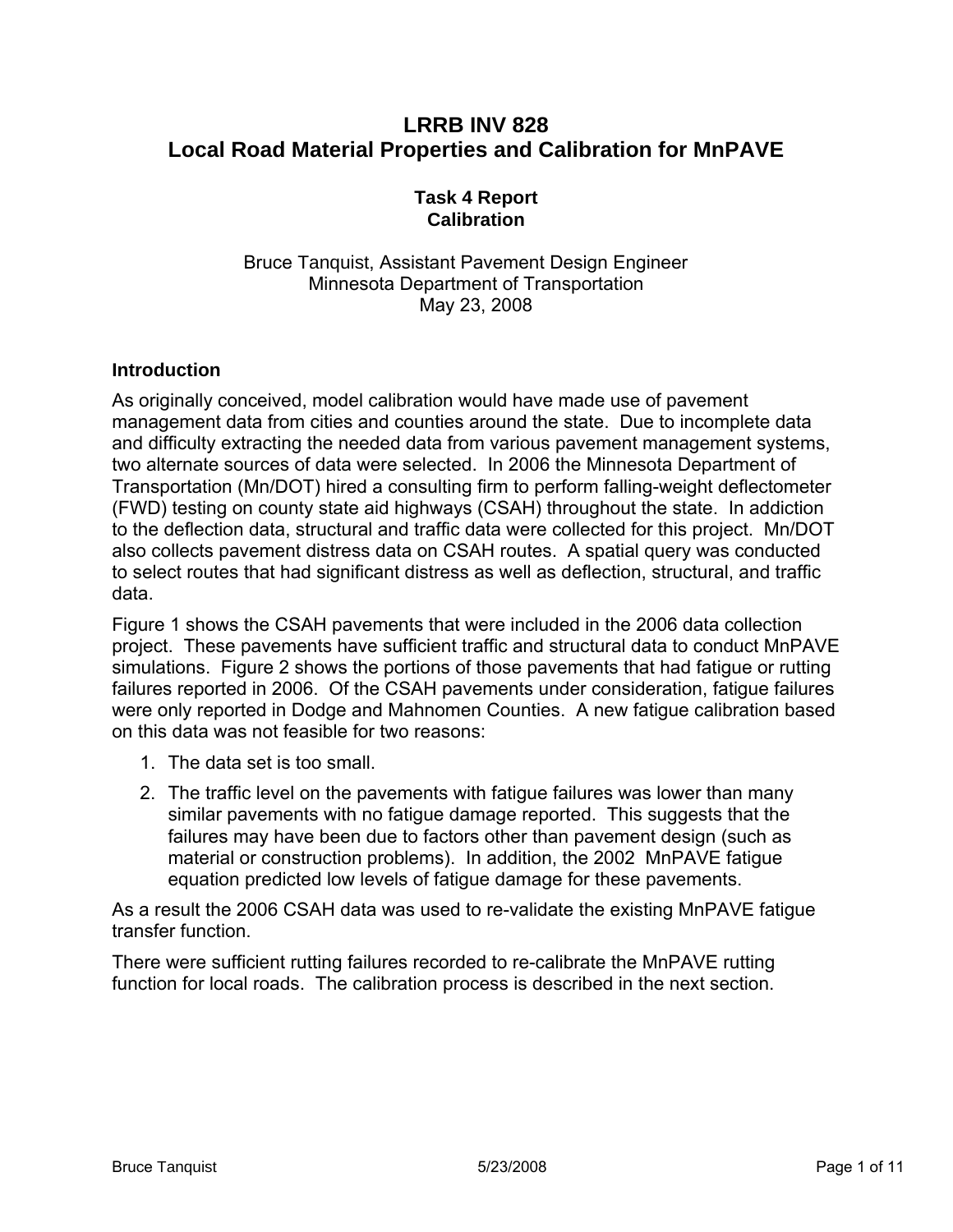

<span id="page-1-0"></span>**Figure 1: Minnesota CSAH Routes with Traffic and Structural Data from 2006**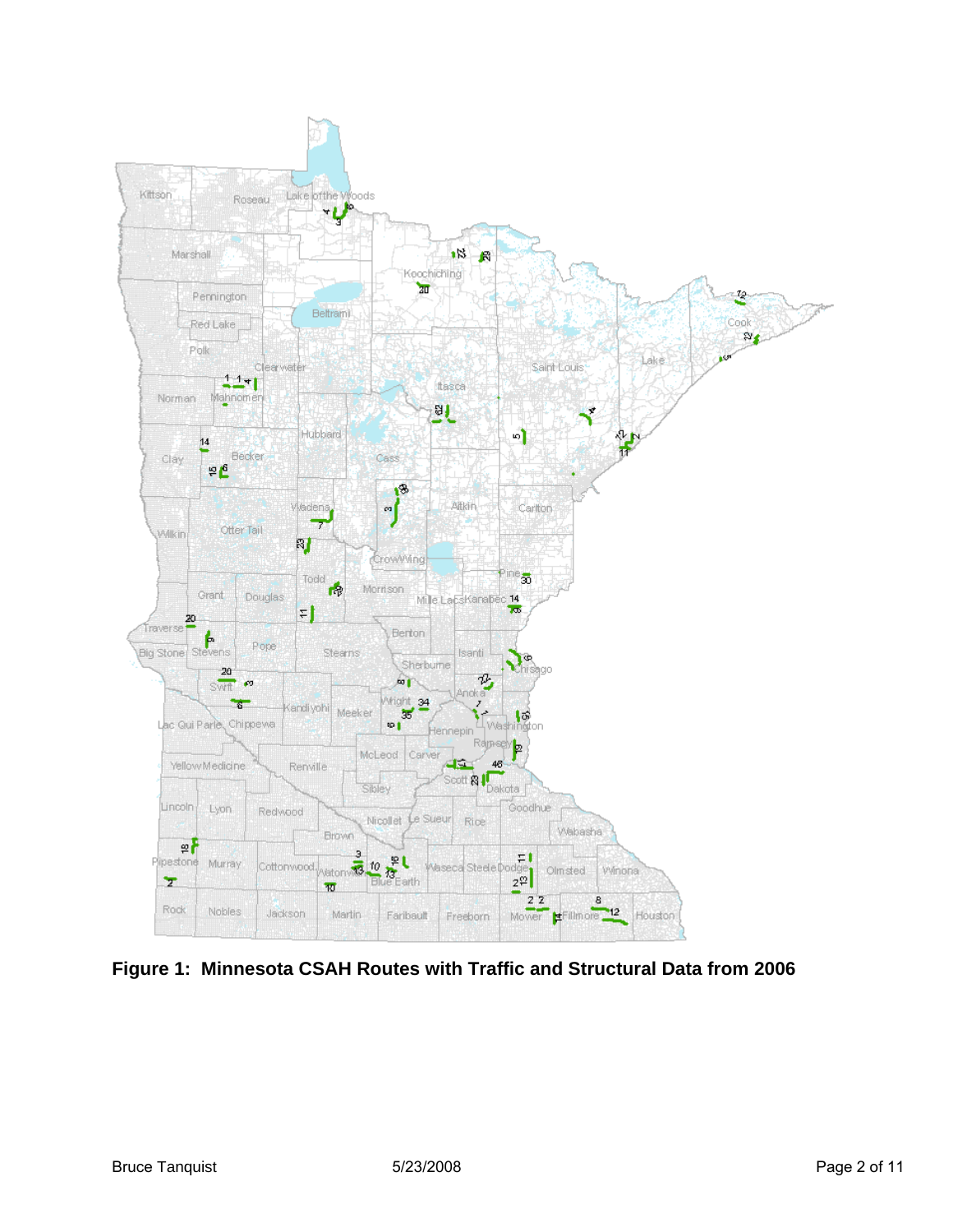

<span id="page-2-0"></span>**Figure 2: Minnesota CSAH Routes with Traffic and Structural Data, Rutting and Fatigue Failures in 2006**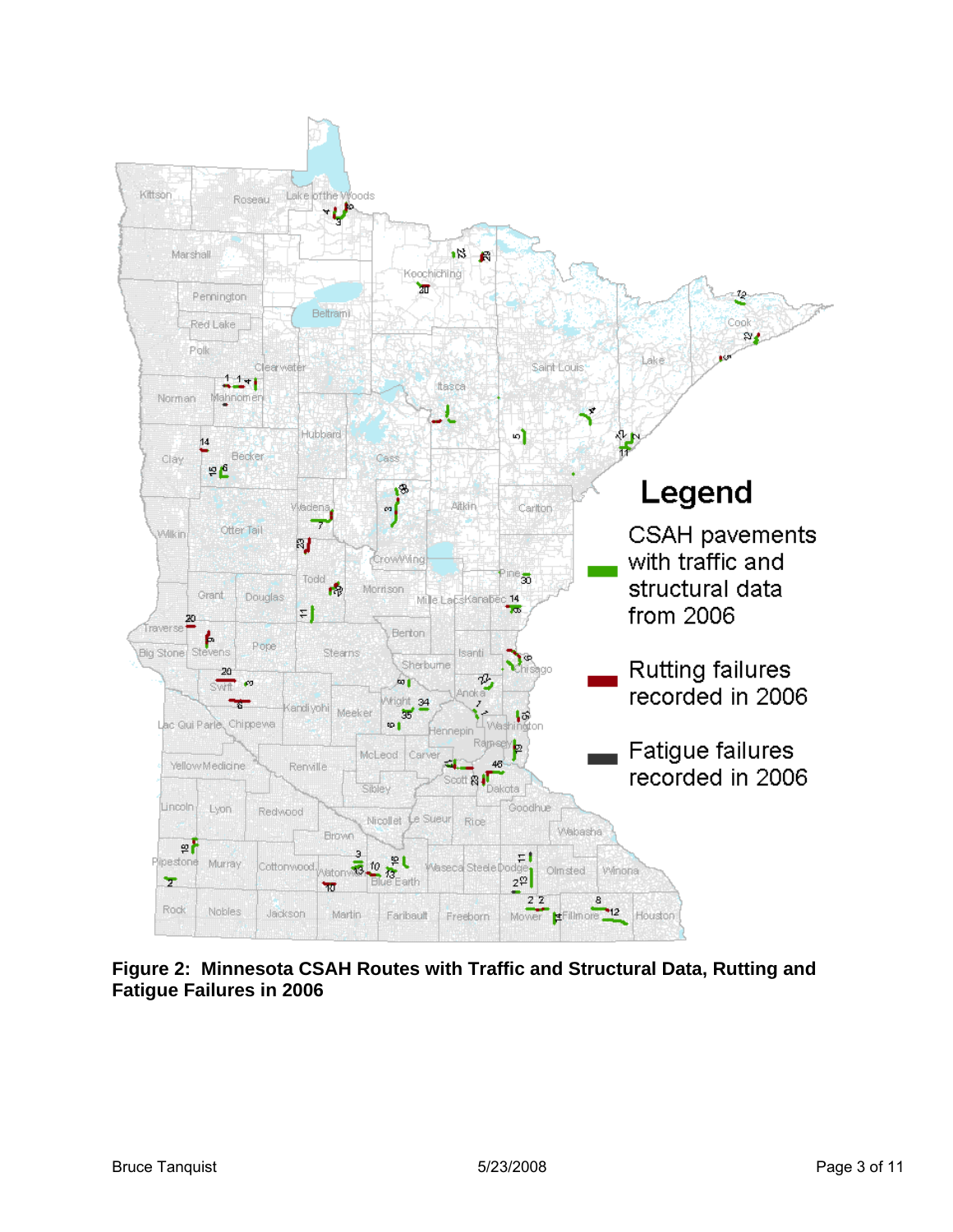#### **Calibration and Validation of MnPAVE Rutting and Fatigue Models**

The two performance measures used in MnPAVE are fatigue cracking and rutting. There is a transfer function for each measure to predict the number of repetitions of a given axle load the structure can withstand before it fails. Equations 1 through 3 make up the MnPAVE fatigue model. Equation 4 describes the MnPAVE rutting model.

**Fatigue** (based on Asphalt Institute model [[1](#page-10-0)]):

$$
N_F = CK_{F1} \varepsilon_h^{K_{F2}} E^{K_{F3}} \tag{1}
$$

where:

 $N_F$  = number of repetitions to fatigue failure ("Allowed Repetitions") *C* = correction factor (See Equation 3) *S* = shift factor (278 for 2002 MnPAVE calibration)  $K_{F1}$  = *SK<sub>L1</sub>* (Design  $K_1$ )  $K_{11}$  = 4.32 x 10<sup>-3</sup> (Laboratory  $K_{11}$ )  $K_{F2}$  = -3.291  $K_{F3}$  = -0.854  $\varepsilon_h$  = horizontal tensile strain at the bottom of the HMA *E* = HMA dynamic modulus (psi)

Correction Factor:

$$
C = 10^M \tag{2}
$$

$$
M = C_{F1} \left( \frac{V_b}{V_a + V_b} + C_{F2} \right)
$$
 (3)

where:

*Va* = volume of air voids (%)  $V_b$  = volume of asphalt (%)  $C_{F1} = 4.84$  $C_{F2}$  = -0.69

For MnPAVE calibration,  $V_a$  = 8.0% at bottom of HMA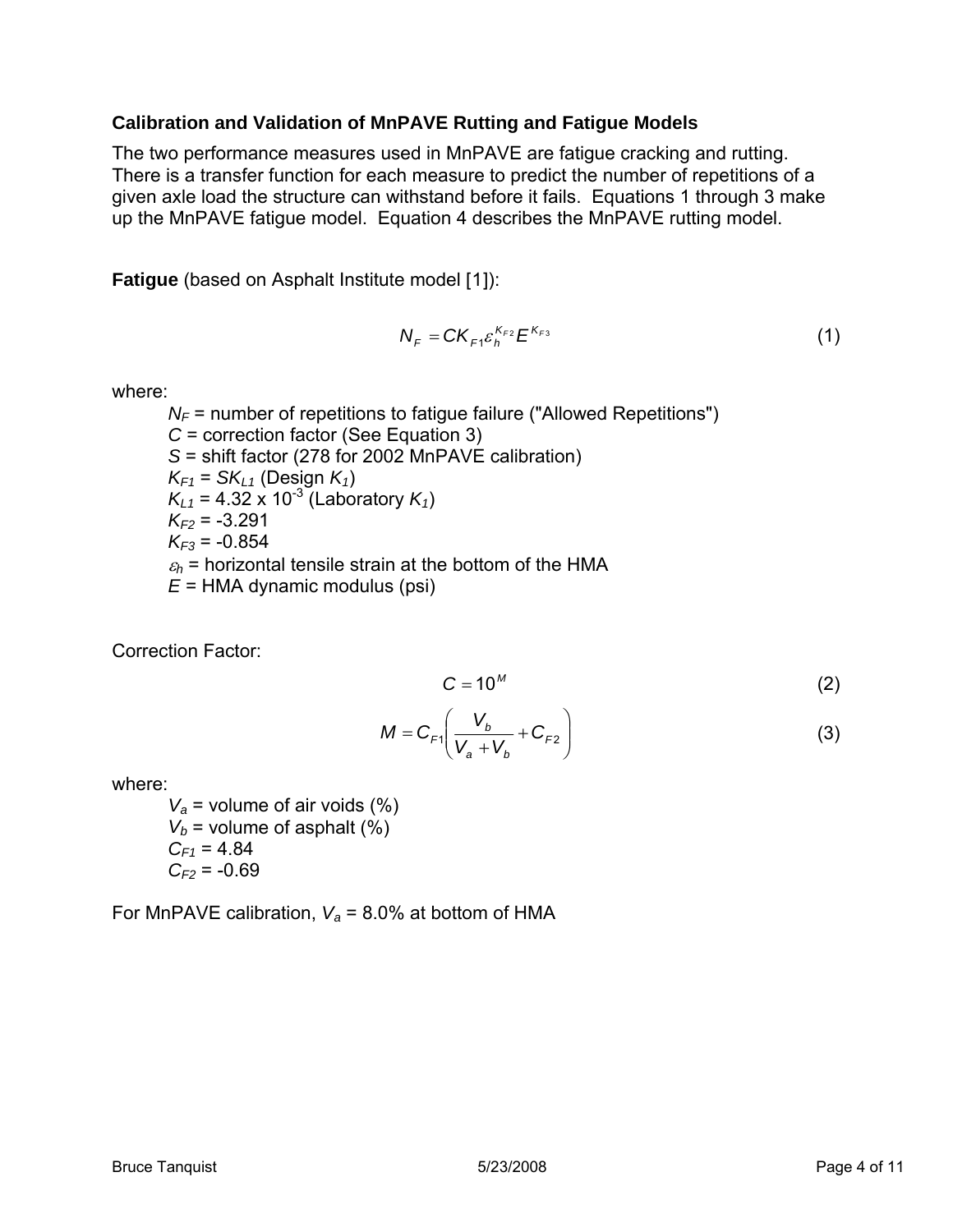**Rutting** (based on the "Illinois" rutting model [[2](#page-10-1)])

$$
N_R = K_{R1} \varepsilon_v^{K_{R2}} \tag{4}
$$

where:

 $N_R$  = number of repetitions to rutting failure ("Allowed Repetitions") *K<sub>R1</sub>* = 0.0261 (2008 MnPAVE calibration)  $K_{R2}$  = -2.35  $\varepsilon_{\rm v}$  = vertical strain at the top of the subgrade

The "Allowed Repetitions" from Equations 1 and 4 are used to predict the total rutting and fatigue damage over the life of the pavement using a summation known as "Miner's Hypothesis" [[3](#page-10-1)] as shown in Equation 5. For the current calibration the year is divided into 5 seasons to account for differences in material properties due to temperature and moisture conditions. Traffic is defined by applications of an 18,000 lb (80 kN) equivalent single axle load (ESAL). MnPAVE also has the option of defining a load spectrum comprised of different axle types and load levels.

$$
Damage = \sum_{j} \sum_{i} \frac{n_{\text{season}_i, load_j}}{N_{\text{season}_i, load_j}}
$$
(5)

Where:

*Damage* = a factor indicating relative damage to the pavement where values ≥ 1 indicate failure.

*N* = Allowed repetitions of *load<sub>i</sub>* during *season<sub>i</sub>* (from equations 1 and 4)

*n* = Applied repetitions of *loadj* during *seasoni*

To simplify the calibration process, annual composite values for asphalt modulus, horizontal strain at the bottom of the asphalt layer, and vertical strain at the top of the subgrade were calculated using Equation 6.

Annual Composite = 
$$
F_D \sum_{i=1}^{5} \frac{Value_i Days_i}{365}
$$
 (6)

**Where** 

*Value* = seasonal strain or modulus value *Days* = season length (days) *FD =* Damage Factor (minimizes error between composite and Miner's Hypothesis damage)

Seasonal and composite values for the CSAH Study locations are shown in Figures 3, 4 and 5.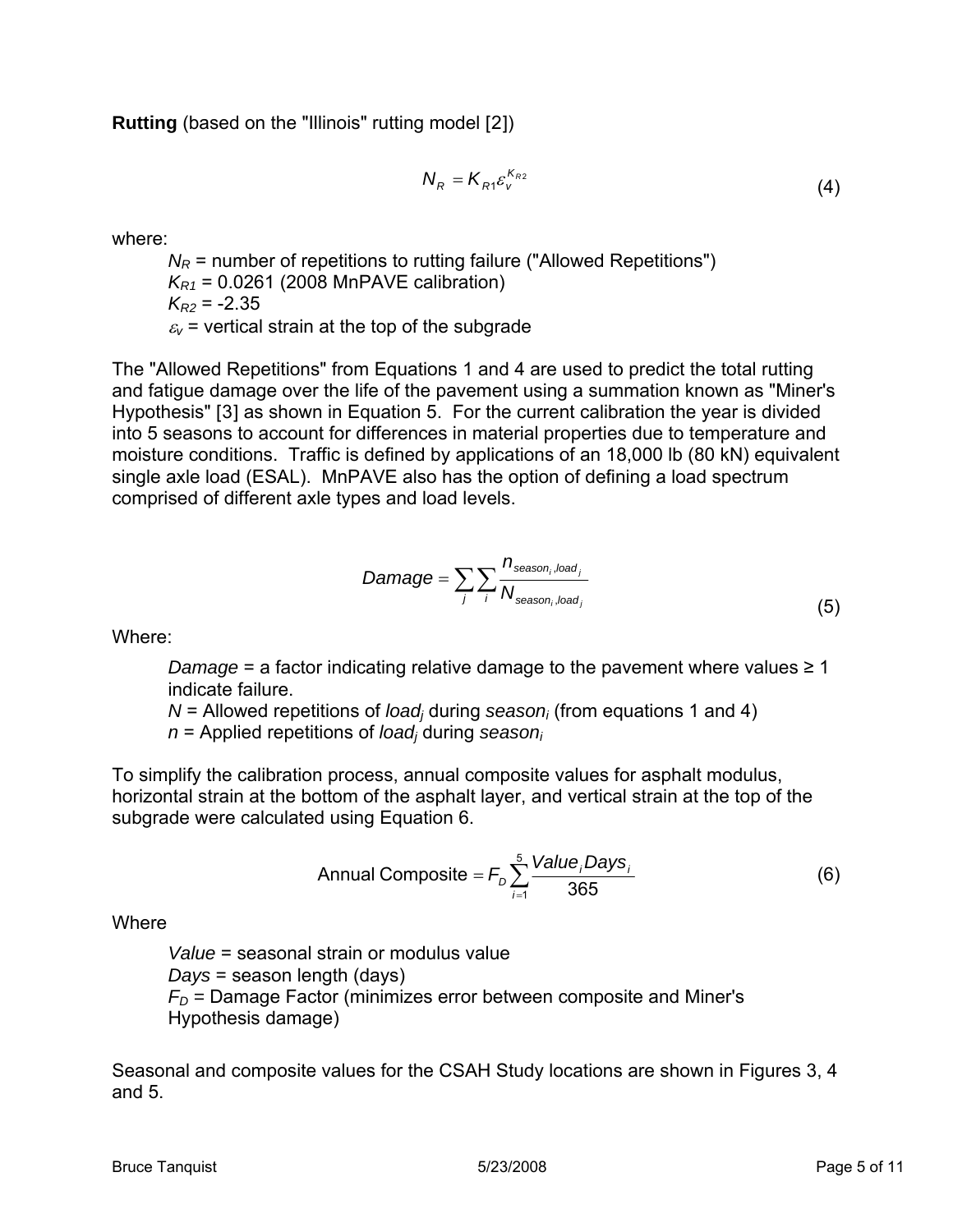

**Figure 3: Annual Composite Asphalt Modulus** 



**Figure 4: Annual Composite Horizontal Strain**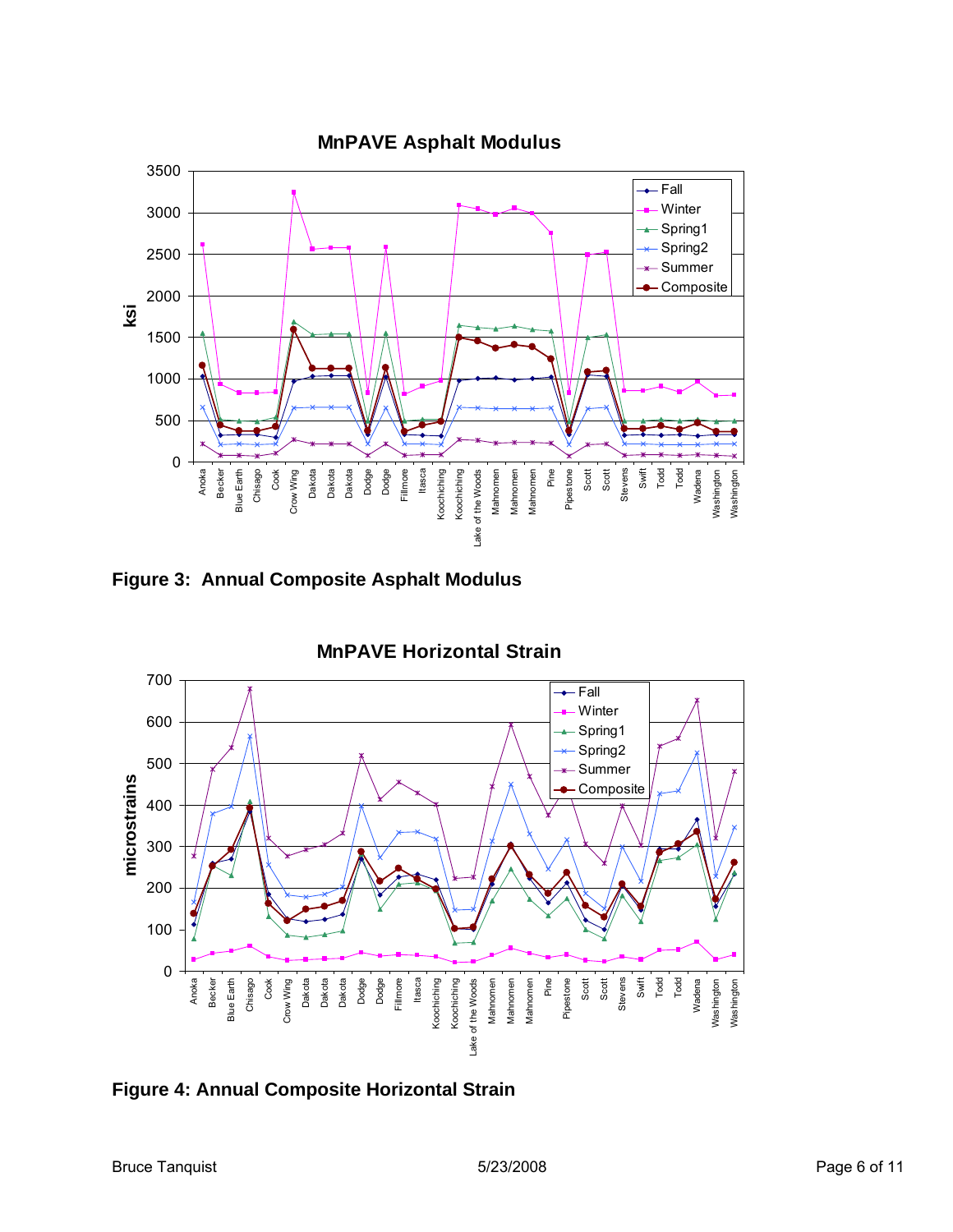

**Figure 5: Annual Composite Vertical Strain** 

To calibrate/validate Equations 1 and 4, they were modified to exclude  $K_{F1}$  and  $K_{R1}$ , respectively as shown in Equations 7 and 8. This allows the X axis values to be plotted against applied ESALs and the calibration lines have slopes equal to  $K_{F1}$  and  $K_{R1}$ , respectively.

$$
X axis value = C \varepsilon_h^{K_{F2}} E^{K_{F3}}
$$
 (7)

X axis value = 
$$
\varepsilon_v^{K_{R2}}
$$
 (8)

[Figure 6](#page-7-0) shows an updated validation of the 2002 MnPAVE fatigue equation. As noted above, there were insufficient fatigue failures reported in 2006 to update the calibration. The data used includes simulations of the CSAH pavements analyzed in 2006 and selected pavements from Minnesota Department of Transportation Investigation No. 183 (Application of AASHO Road Test Results to Design of Flexible Pavements in Minnesota) [[4](#page-10-1)]. [Figure 7](#page-8-0) shows the test locations used in Investigation 183. The locations used to validate the MnPAVE transfer functions include 1 through 9, 15 through 18, and 101 through 109. Fatigue and rutting data were not available for these pavements, but traffic, structure and present serviceability rating (PSR) are available. PSR is a measure of ride quality. Most of the Investigation 183 data concludes with PSR values between 2.4 and 3.25 (values between 2.0 and 2.5 are commonly assumed to indicate that a pavement is in need of rehabilitation).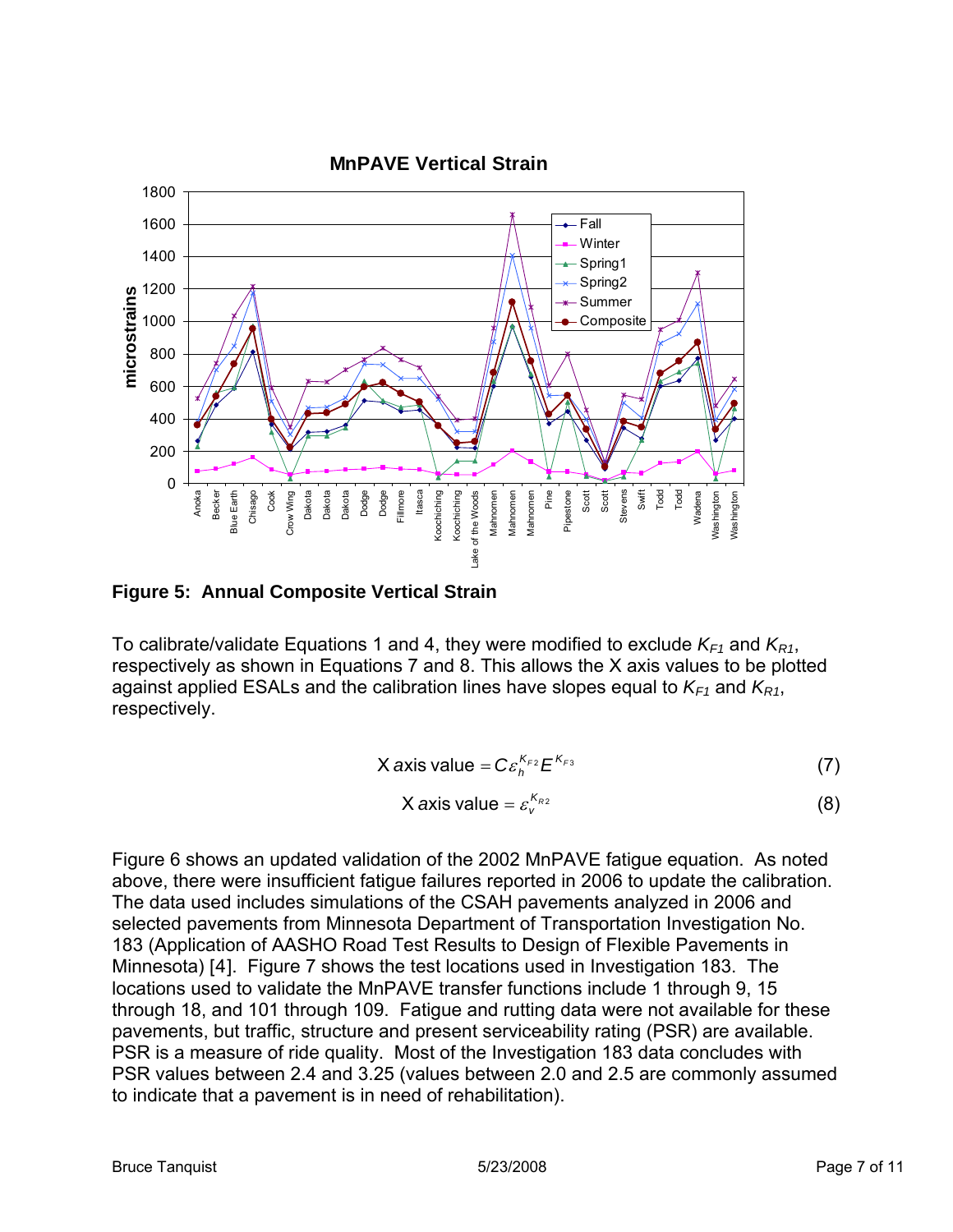

<span id="page-7-0"></span>**Figure 6: MnPAVE Fatigue Calibration (2002)** 

[Figure 8](#page-9-0) shows the 2008 MnPAVE rutting calibration and validation. The new  $K_{R1}$  line was fitted to data from CSAH pavements with rutting failures reported in 2006. The same Investigation 183 pavements used to validate the fatigue equation were used to validate the rutting equation.

## **Conclusions**

Given that fatigue failures are rare in Minnesota the fact that all of the pavement data from the 2006 CSAH analysis and Investigation 183 falls below the  $K_{F1}$  line is assumed to be a sufficient validation of the 2002 MnPAVE fatigue calibration.

The rutting calibration used data from CSAH pavements with rutting failures reported in 2006. The  $K_{R1}$  line was fitted assuming 50% reliability. In MnPAVE pavement the layer thickness and modulus can be adjusted to provide higher reliability for pavement designs. The Investigation 183 data provides a reasonable validation of the 2008 MnPAVE rutting equation.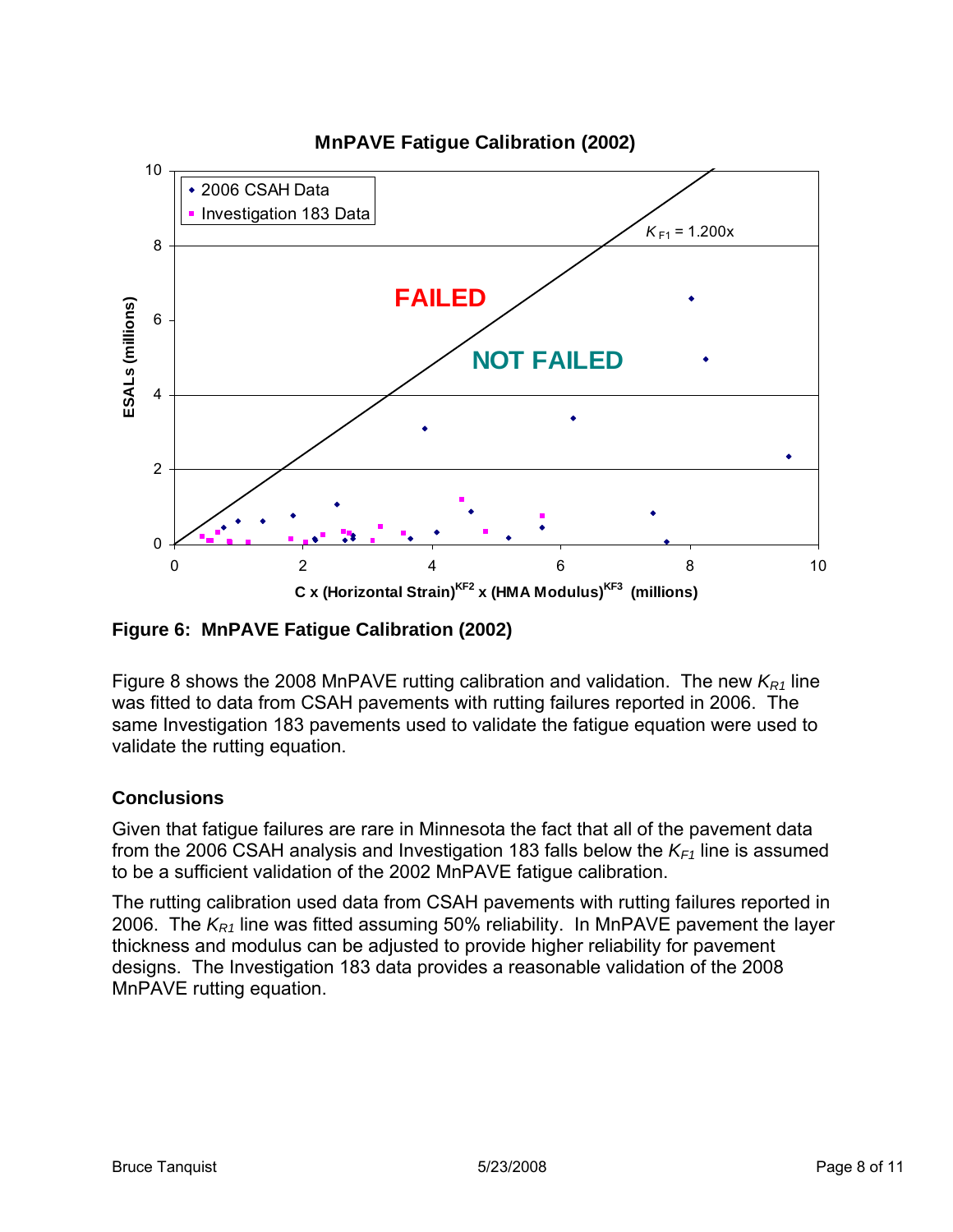

<span id="page-8-0"></span>**Figure 7: Investigation 183 Locations**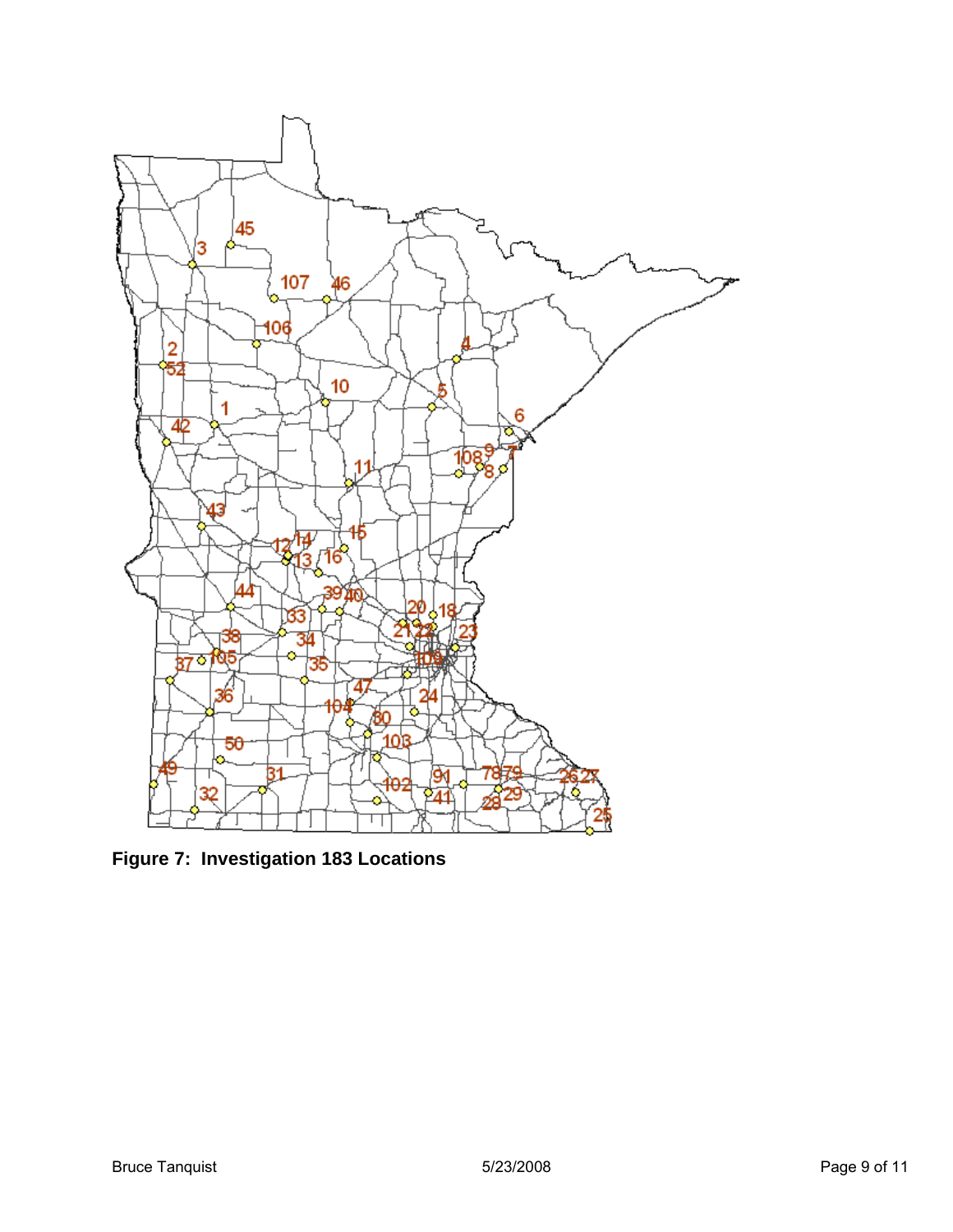

<span id="page-9-0"></span>**Figure 8: MnPAVE Rutting Calibration (2008)**